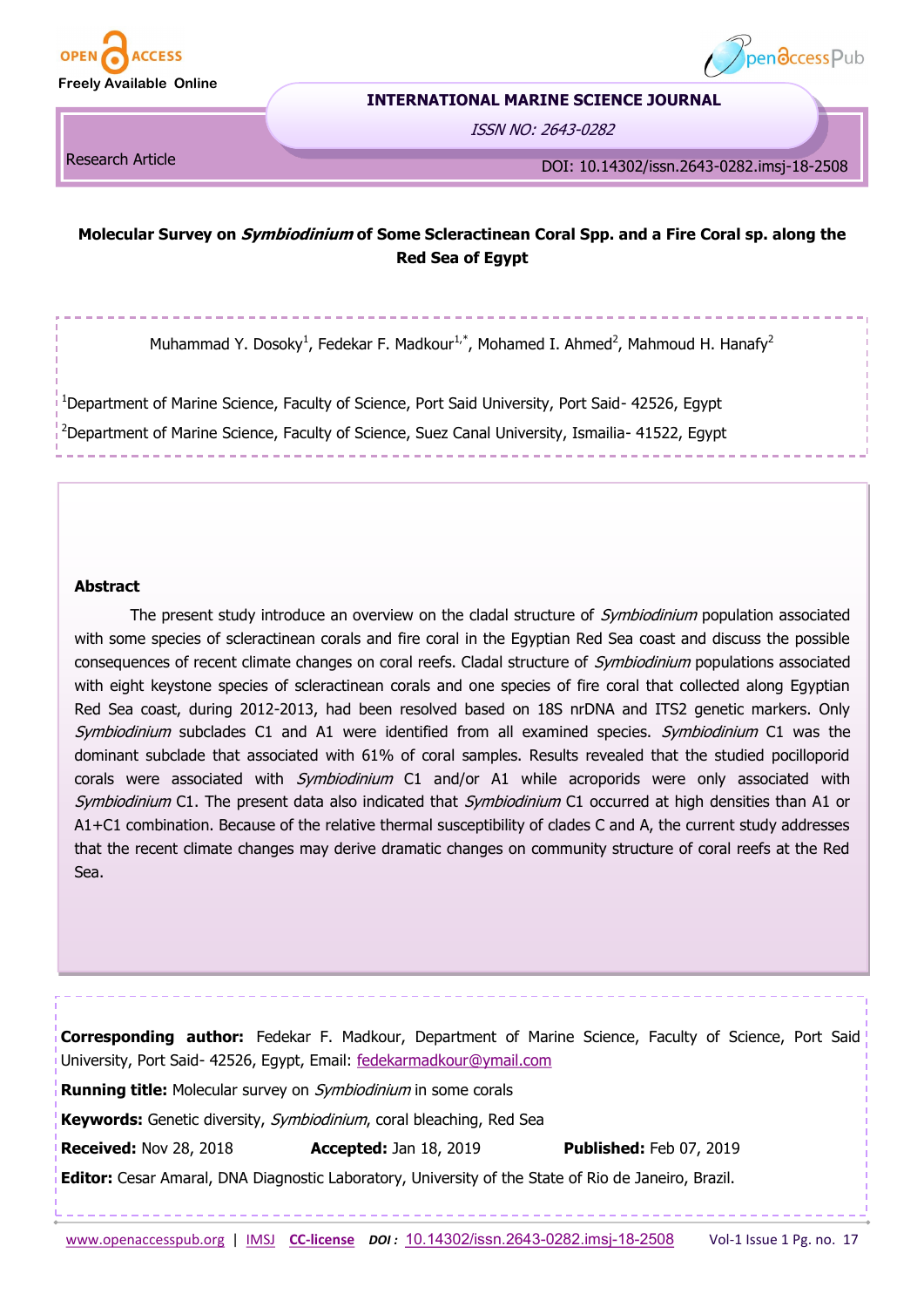

## **Introduction**

Corals are known to be the typical hosts for symbiotic dinoflagellates of the genus Symbiodinium which are functionally diverse [1]. This diversity reflects the functional ecology of different *Symbiodinium* types that establish different coral-symbiont partnerships in habitats of different conditions. Accordingly, genetic diversity of endosymbionts associated with corals is considered critical for coral life. Many studies had revealed that *Symbiodinium* clades have different thermal tolerance in which *Symbiodinium* D is the most thermotolerant and C is the most thermosensitive [2]. Though, under environmental stressors, members within the same clade do not necessarily acquire similar physiological responses [3]. At finer levels, Symbiodinium types within each clade possess differential secondary thermal tolerances [1, 4]. As a consequence, bleaching events are severe at reefs dominated by thermosensitive types [5, 6, 7]. Yet, determining the definite thermal tolerance that outlines the susceptibility of corals to bleaching, of many types is still in its infancy [3]. However, inspecting genetic composition of coral's endosymbiotic systems is considered crucial for understanding susceptibility of corals to environmental stressors and predicting the consequences of increasing temperature on coral reefs.

Red Sea coral reefs represent the upper northern limits for coral reefs distribution. Although Red Sea coral reefs are considered unique reefs, they had received little concern about their endosymbiotic systems [8]. Only few studies on the genetic diversity of Symbiodinium at the northern tip of the Gulf of Aqaba and at the eastern coasts had been published [9, 10, 11]. Despite that the Egyptian coast of the Red Sea extends approximately 1800 km [12], genetic structure of endosymbiotic systems along this western part had not resolved yet, especially in scleractinian corals which are considered the main reef builders. Here, we assess *Symbiodinium* diversity on the reef building corals host species and one species of fire coral that exist along Egyptian coast of the Red Sea. Coral samples were collected from shallow (1-5) and mid-depth (5-10) habitats. We address geographical differences between coral populations of western Egyptian coast and eastern Saudi Arabian coast of Red



Sea in terms of phylogenetic diversity of their dinoflagellate symbionts.

## **Materials and Methods**

#### Study Sites and Sample Collection

Six sampled locations were chosen along the western Red Sea coast off Egypt. Three locations were tropical in the proper Red Sea (Marsa Samadai: 25° 00′ 50″ N, 34° 55′ 37″ E; Zabargad: 23° 35′ 51″ N, 36° 12′ 31″ E; Rocky Islands: 23° 33′ 47″ N, 36° 14′ 33″ E), or subtropical-temperate in the northern Res Sea (Fanous Reef: 27° 15′ 57″ N, 33° 53′ 30″ E) and Gulf of Aqaba (Marsa Ghozlani: 27° 49′ 20″ N, 34° 15′ 58″ E; Solomon reef: 28° 29′ 10″ N, 34° 30′ 52″ E) (see Fig. 1, Table 1). Eight species of scleractinian corals (Acropora digitifera, Acropora humilis, Acropora pharaonis, Pocillopora verrucosa, Stylophora pistillata, Stylophora wellsi, Porites sp., and *Favia* sp.), and one species of hydrozoan fire coral (Millepora dichotoma) were selected for the present study. Fragments of mixed samples of coral skeleton and resident symbiont communities were collected by SCUBA during 2012-2013.

Samples were collected using a hammer and hollow steel punch  $\left($  <1 cm<sup>2</sup> diameter) penetrating the coral skeleton deeply enough to capture all tissue layers  $(\sim 3$  to 6 mm deep). To minimize the likelihood of repeatedly sampling corals that were the same genetic individual, only conspecifics separated by >10 m were sampled. Samples were taken only from the tops of healthy colonies and identified according to a key reference [13]. Immediately, collected tissue was preserved for DNA analysis in saline DMSO buffer [20% (v/v) DMSO, 250 mM EDTA, saturated NaCl] [14].

# Symbiodinium Phylotyping

DNA of *Symbiodinium* was extracted using phenol/chloroform methodology [15]. Accordingly, 600 µL of 2x CTAB extraction buffer [1.4M NaCl, 0.02M EDTA (pH=7.8), 0.1M Tris-HCl (pH=8.0), 2% CTAB (w/v), and 0.2% β-mercaptoethanol (v/v)] were added to Symbiodinium pellets. After homogenization, 10 µL of proteinase K (20 mg/ml) were immediately added. Well shacked suspension was then incubated at 65°C for 2 hours with frequent shacking. After that, 600 µL of chloroform isoamyl alcohol [24:1 (v/v)] were added twice with an intermediate addition of phenol chloroform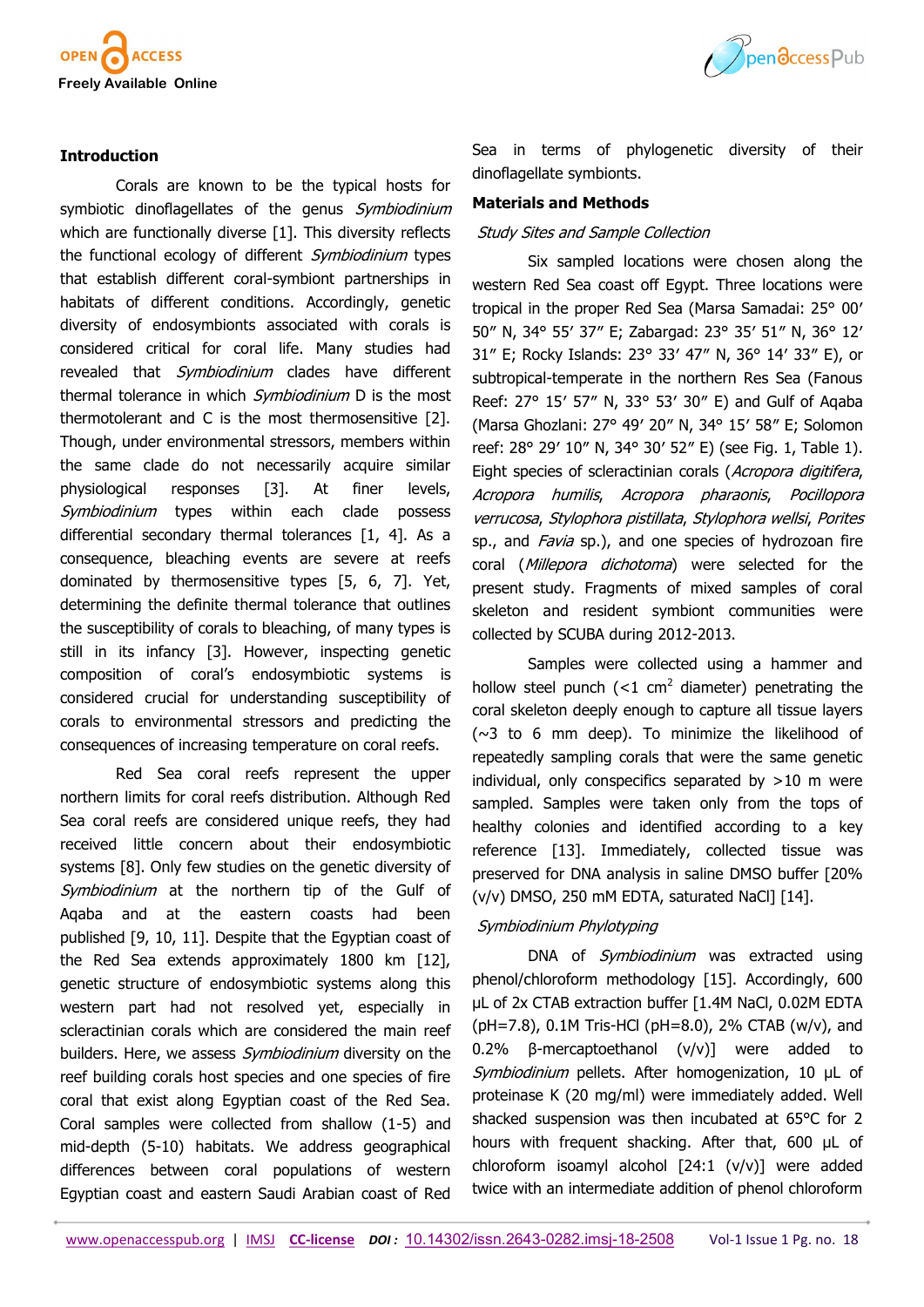





Table 1. Symbiodinium types isolated from different coral species along with corresponding NCBI accession numbers.

| Host          | <b>Site</b>        | Symbiodinium Subclade | Accession number |
|---------------|--------------------|-----------------------|------------------|
| A. digitifera | Marsa Ghozlani     | C1                    | KM066980         |
| A. digitifera | Marsa Samadai      | C1                    | KM066985         |
| A. humilis    | Solomon Reef       | C1                    | KM066982         |
| A. humilis    | Marsa Ghozlani     | C <sub>1</sub>        | KM066981         |
| A. humilis    | <b>Fanous Reef</b> | C1                    | KM066984         |
| A. humilis    | Zabargad Island    | C1                    | KM066987         |
| A. pharaonis  | Solomon Reef       | C1                    | KM066983         |
| A. pharaonis  | Marsa Ghozlani     | C1                    | KM066979         |
| A. pharaonis  | Marsa Samadai      | C1                    | KM066986         |
| Favia sp.     | Marsa Ghozlani     | C1                    | KM066978         |
| P. verrucosa  | Marsa Samadai      | A1                    | KM066991         |
| S. pistillata | Marsa Ghozlani     | A1                    | KM066988         |
| S. pistillata | Marsa Samadai      | A1                    | KM066990         |
| S. wellsi     | Marsa Ghozlani     | A1                    | KM066989         |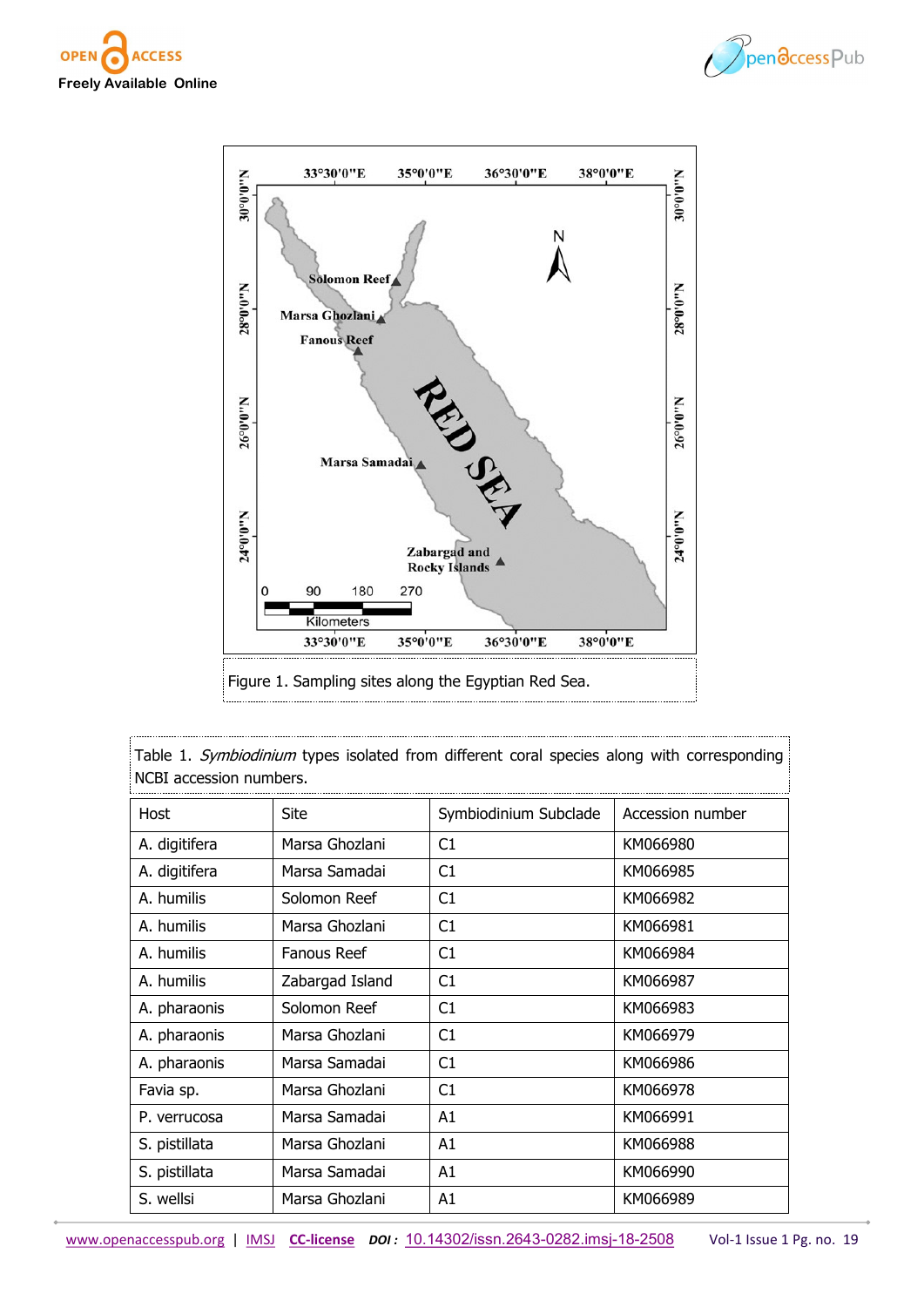

isoamyl alcohol  $[25:24:1 (v/v)]$  to DNA extract  $(1:1)$ . Prior to each extraction step, solution was shaken for 5 min then centrifuged for 15 min at 13,000 rpm.

DNA was precipitated by adding 1ml of 95% cold ethyl alcohol to the aqueous layer and incubated overnight at -20°C. Samples were then centrifuged for 30 min at 13,000 rpm. DNA pellets were washed twice with 500 µL of 70% cold ethyl alcohol and then centrifuged at 13,000 rpm for 5 min. Pellets of DNA were dried at room temperature and finally dissolved in 100 µL double distilled sterilized water.

The two genetic markers, 18S nrDNA and ITS2, were amplified. The first one, 18S nrDNA, was used to identify *Symbiodinium* clades in all collected samples  $(n=98)$ , while ITS2 of a randomly selected subsamples  $(n=14)$  was used to identify *Symbiodinium* subclades.

Each reaction was composed of 1x PCR buffer, 1 mM dNTPs, 3.5 mM  $MqCl<sub>2</sub>$ , 0.2 µM of each forward and reverse primer (18S nrDNA: ss5 and ss3z [16]; ITS2: ITS2intfor and ITS2clamp but without GC clamp [17]),  $0.05$ U/µL *Taq* polymerase, 30 ng/µL DNA template, and PCR grade water to final volume of 25µL for 18S nrDNA or 50µL for ITS2. The two markers were amplified under the following conditions: hot start at 94°C for 2min; followed by 35 cycles of 94°C for 1min, 54°C for 1min, and 72°C for 2min; final extension at 72°C for 8min. For Symbiodinium phylotyping, however, 18S nrDNAs were digested by  $TaqI$  restriction enzyme. The reaction was composed of 1x PCR buffer,  $0.2$ U/ $\mu$ L Taq I restriction enzyme and 5µL PCR product in a final volume of 25µL with PCR grade water. Isothermal restriction enzyme digestion was performed in thermocycler at 65°C for 30 min. RFLP digests were run on 1.5% agarose gel along with 3kb Mid-Range DNA ladder [Jena Bioscience (#M-203)]. Gel bands produced by RFLP analysis were analyzed by Gel-Pro Analyzer software v4.0 to estimate molecular size of each band. RFLP profiles in the current study were compared with profiles previously published on *Symbiodinium* clades using the same primers set and restriction enzyme.

To confirm RFLP analysis results and to identify Symbiodinium subclades upon which phylogenetic relationships would be constructed, ITS2 was sequenced. Part of successfully amplified samples ( $n= 5$ ) were initially sequenced in the forward and reverse

directions by Macrogen (Macrogen Ltd., Korea) while the remainder samples  $(n= 9)$  were sequenced by Biotechnology Research Center (Suez Canal University) at forward direction only.

#### Phylogenetic Analysis

After editing, ITS2 sequences were blasted using MEGABLAST on NCBI GenBank under default algorithm parameters. All the edited ITS2 sequences had been submitted and archived in NCBI GenBank  $(KM066978.1 - KM066991.1).$ 

ITS2 sequences in the current study and that downloaded from NCBI GenBank were aligned together using ClustalW. Phylogenetic relationships between 55 sequences, among which 14 were resolved by the current study, of *Symbiodinium* harbored by different taxa of invertebrates along the Red Sea were inferred using p-distance Neighbor-Joining method for 1000 bootstrap replication value [18]. Gaps were treated by pairwise deletion. Protodinium simplex, Pelagodinium beii, and Polarella glacialis (JN558105, JN558107, and JN558108, respectively) were used for tree rooting. All phylogenetic analyses were conducted using MEGA v6.0 [19].

One way ANOVA was performed upon original or transformed data. Data of abnormal distribution, even after transformation, were subjected to Kruskal-Wallis test.

#### Data Accessibility

All ITS2 sequences in this study were archived at the NCBI GenBank with accession numbers KM066978.1-KM066991.1.

# **Results**

Based on 18S nrDNAs, three different banding patterns were produced by Symbiodinium harbored studied corals. The first banding pattern was characterized by two bands of 1173 and 800 pbs, while the second pattern consisted of three bands of 800, 678, and 288 pbs (Fig. 2). The third was consisted of a combination of the first and second banding patterns (Fig. 3). The first and second banding patterns are corresponding to previously published RFLP profiles for Symbiodinium clades C and A, respectively, while the third one is a combination of clades A and C (A+C).

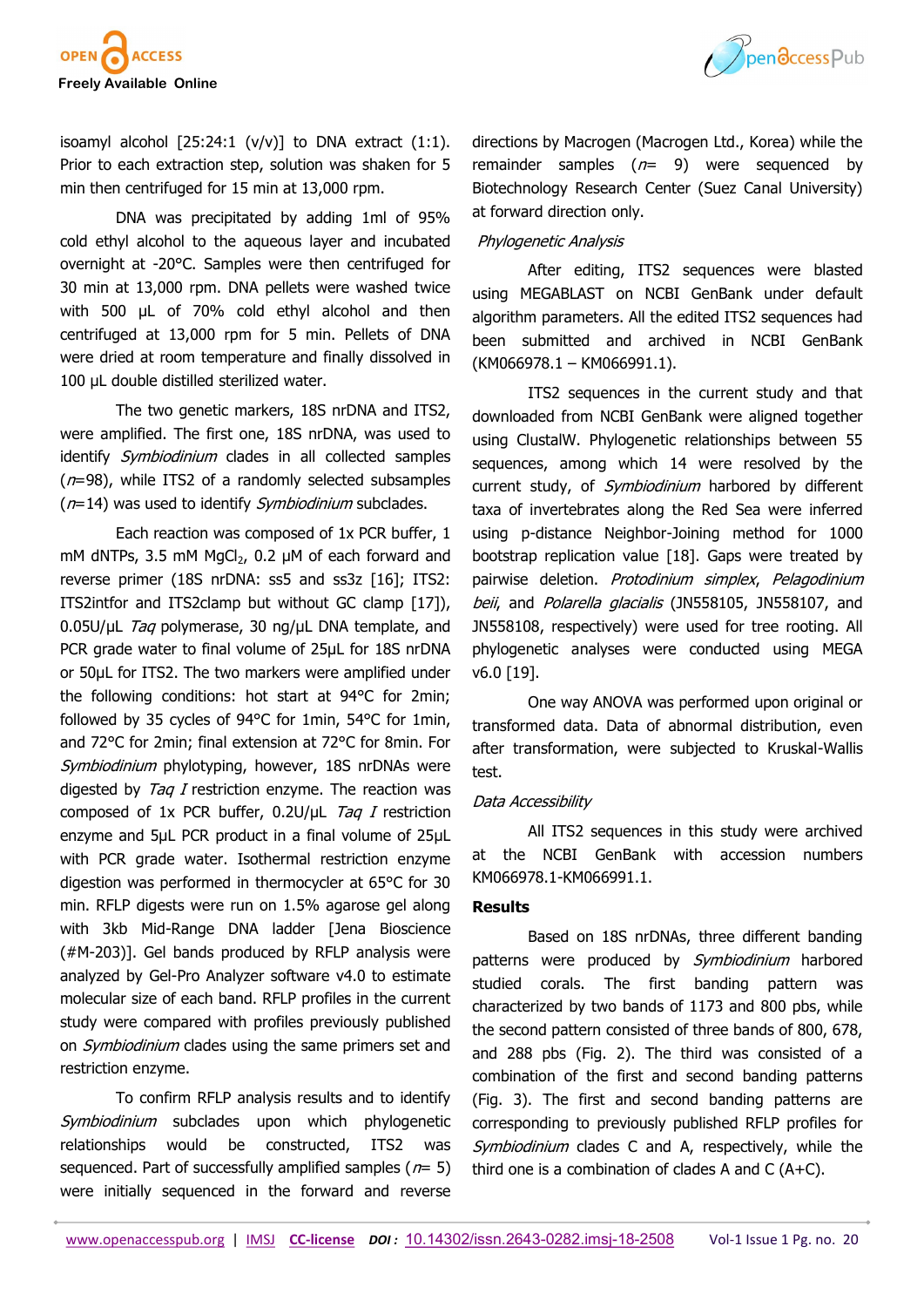







Figure 3. RFLP profiles of 18S nrDNAs digested with  $Tag I$ . Clade A isolated from Stylophora pistillata (lanes 1 and 2), Stylophora wellsi (lane 3), Pocillopora verrucosa (lane 4), and Millepora dichotoma (lane 8) while clade C had been isolated from Acropora pharaonis and Acropora humilis (lanes 5 and 6, respectively). A+C combination (lane 7) was isolated from *Pocillopora verrucosa*.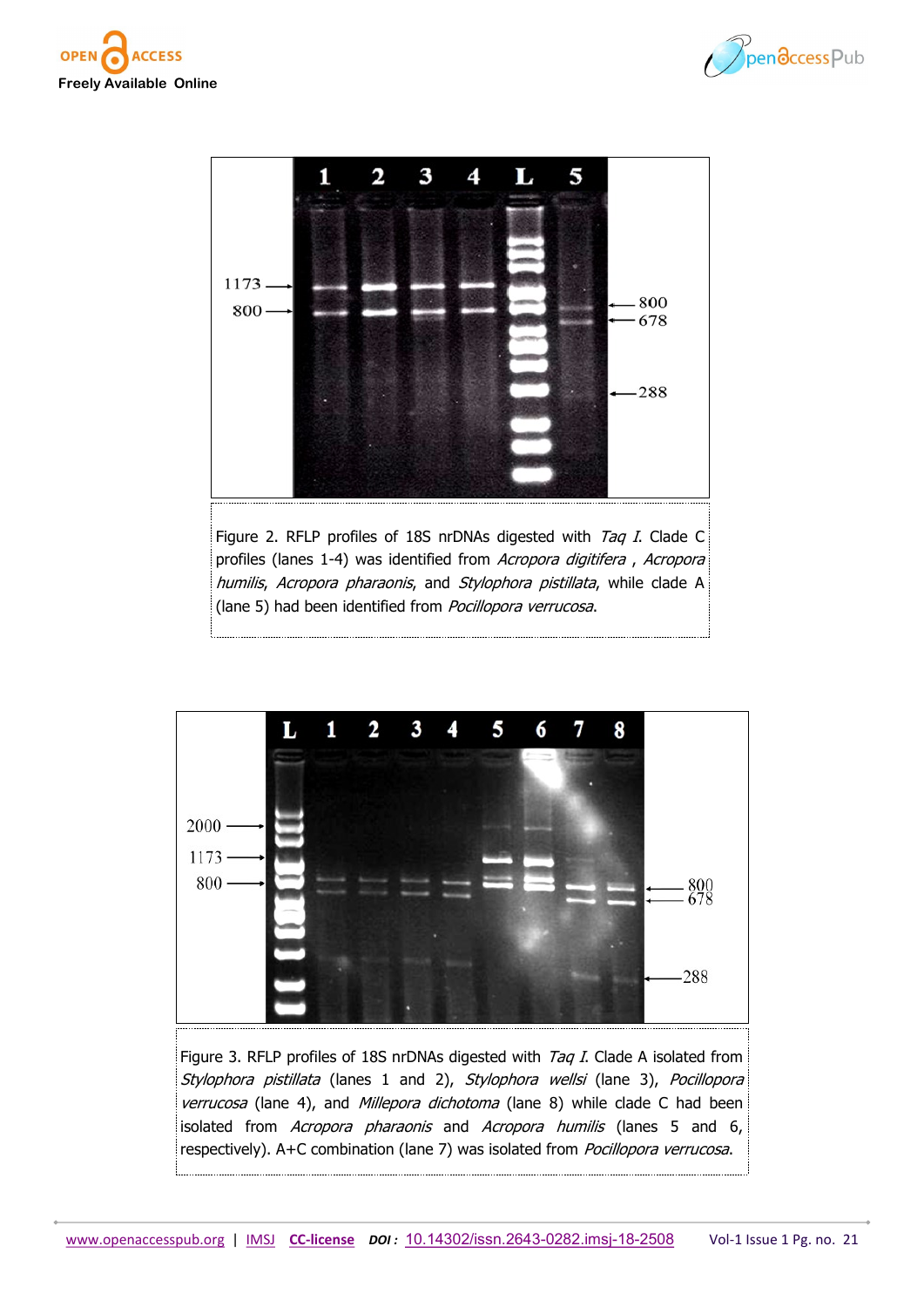

MEGABLAST search on NCBI GenBank for ITS2 sequences of all *Symbiodinium* isolated from different coral species confirmed that they relate either to clade A or C. Further sequence data showed that each Symbiodinium clade represented by only one subclade (Fig. 4). For clade A, all ITS2 sequences were highly similar to *Symbiodinium* A1 type (Tridacna maxima, Egypt, Red Sea, GU069005) with a maximum identity of 99%, E value of 3e-120, and query cover of 100%. On the other hand, for clade C, 10 sequences were highly similar to *Symbiodinium* C1 type (*Polycyathus* sp., Taiwan, JQ180021) with a maximum identity of 99%, E value of 2e-136, and query cover of 100%. Sequences of isolated Symbiodinium from studied corals were archived in the NCBI GenBank with accession numbers showed in Table 1.

Of nine examined species  $(n=98)$ , the current genetic survey revealed that 61% of coral samples hosted Symbiodinium C, 33% associated with Symbiodinium A, and only 6% formed symbiosis with A+C combination. Symbiodinium C1 was recorded in acroporid, poritid, faviid, and pocilloporid species, while clade A1 was only detected in the three studied pocilloporid species as well as a fire coral M. dichotoma (Fig. 5).

Phylogenetic analysis of Symbiodinium sp. associated with scleractinian corals along wide geographic localities in the Red Sea revealed low diversification in endosymbionts (Fig. 6). Nevertheless, eastern coast of the Red Sea showed higher Symbiodinium diversity than western side. Regarding host flexibility, pocilloporid corals hosted more phylogenetically diverse Symbiodinium types. For instance, P. verrucosa harbored Symbiodinium A1, D1a, B1, C15, or C85; while S. pistillata harbored Symbiodinium closely related to A1, F2, C72, or C3. In contrast, *Acropora* spp. were associated mainly with Symbiodinium C1.

#### **Discussion**

In spite of the great concern paid for coral reef ecosystem, Symbiodinium genetic diversity along the Red Sea had been overlooked. So, the current study introduced an overview on *Symbiodinium* genetic diversity in seven species of scleractinian corals and one species of fire coral along the Egyptian Red Sea coast.



The present study revealed that Symbiodinium population associated with Red Sea corals were primarily composed of C and A clades. In general, these two clades were recorded to have a global distribution [20]. Among different types of *Symbiodinium* under each clade, only C1 and A1 types were recorded with the dominance of C1 type comprising 61% of the recorded symbionts in all studied corals. C1 was detected to be the most dominant and widely distributed type because it has the ability to associate with a wide array of host species and a great adaptation with different environmental conditions [21, 22].

Dominance of *Symbiodinium* C1 was explained by two arguments with the same perception. The first supposed that *Symbiodinium* C1 type has a generalist nature along wide geographic scales [22]. The second proposed that coral-Symbiodinium symbiosis is directed toward specialist-types preference along evolutionary history of coral reefs [21]. One of studies suggested that dominance of C1 type in west Pacific had been transferred to western Indian Ocean, and eventually to the Red Sea, before biogeographic partitioning between the two oceans [23]. Because northern Red Sea coral reefs are considered recent reefs [24], far from major natural stressors, dominance of C1 type associated with scleractinian corals may be explained on the basis of recent low-specialist symbiosis.

Symbiodinium population at Yanbu was dominated by clade C (69%) followed by clade A (27.3%) while clade D formed only 3.7% of symbionts [11]. The current results emphasized the previous mentioned dominance order of clades C and A, and added the endosymbiotic system composed of a combination from the two clades C and A which could be considered as a unique system in Red Sea corals as reported by [20]. This is in contrast with corals of the Arabian Gulf where *Symbiodinium* D represents the dominant clade [11, 25]. Predominance of such thermotolerant clade at the Arabian Gulf is associated with thermal tolerance of >33°C [2]. However, Symbiodinium D and B that are known to associate with scleractinian corals were not detected.

Compared with high host diversity along the Red Sea, symbiont diversity was low. The same pattern was previously recorded along other reefs at Great Barrier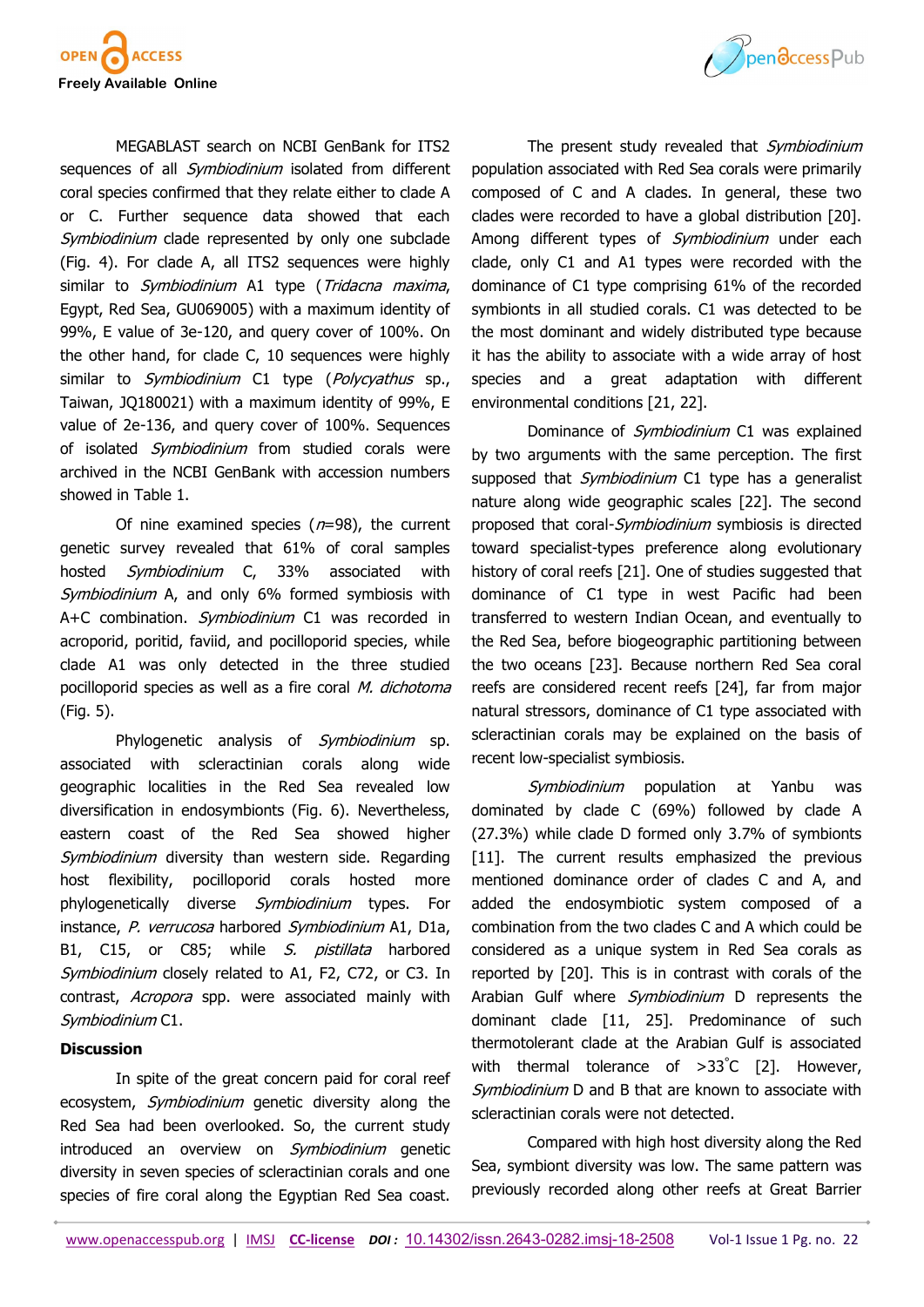



| (Symbiodinium type A1)                                                                                                                                                                                                                                         |
|----------------------------------------------------------------------------------------------------------------------------------------------------------------------------------------------------------------------------------------------------------------|
| $\alpha$ α $\alpha$ $\alpha$ $\alpha$ τα τα τ τ ελαί π ε τ καθά π π α ε τα και από τα τ του ο τά τ τα κετά τητα τα τα τα π π π και ακαλύσει τα τα π π τα τα π και π α τα π απλιστασ                                                                            |
| Marchmanhammerhan                                                                                                                                                                                                                                              |
| ACTOCATOC TANATATCAAGTITTOCTTOC TOT TOTOACTO ATCAACATCTCA TOTCOTTTCAGTTOOCQAAAAGCTCATOTOTTOTTCTTAACACTTCCTAGCATOAAGTCAGAGTOO.                                                                                                                                  |
| Mahmhanh                                                                                                                                                                                                                                                       |
|                                                                                                                                                                                                                                                                |
| (Symbiodinium type C1)<br><b>OCCUPATION CONTRACT AND ACCOUNT DESCRIPTION OF A REPORT OF A REPORT OF A REPORT OF A REPORT OF A REPORT OF A REPORT OF A REPORT OF A REPORT OF A REPORT OF A REPORT OF A REPORT OF A REPORT OF A REPORT OF A REPORT OF A REPO</b> |
| mille hank Margaren rombinal                                                                                                                                                                                                                                   |
| A TOO THAT TO A THOT TO CAAAATOC TITO GCGC TOT TAT TCAG GTTTC TAC C TEGTOATTTTAC TTO AGTOC TOC TCATGC TTOCAAC CGC TOG AATOC AG CTGC TAG AT OC                                                                                                                  |
| AAGTGA<br>CCCOCTOAAC<br>reclared Marsh Marsh nursac Marse                                                                                                                                                                                                      |
| Figure 4. ITS2 electropherogram of <i>Symbiodinium</i> A1 and C1 isolated from<br>Stylophora pistillata and Acropora pharaonis, respectively.                                                                                                                  |

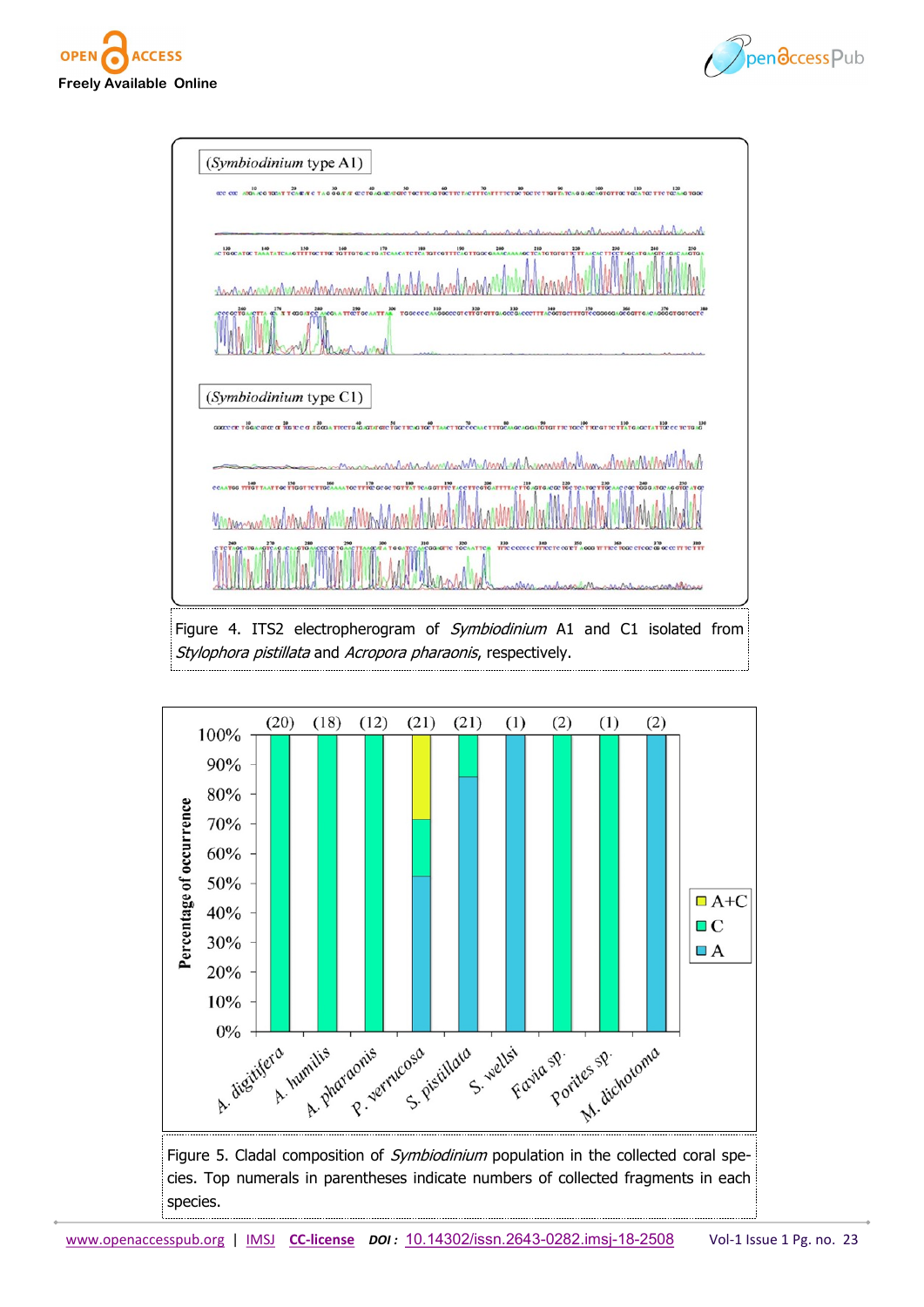





Figure 6. Reconstruction of ITS2 phylogenetic tree between members of *Symbiodinium* harbored by different taxa of invertebrates in the Red Sea. The phylogenetic distance was inferred by Neighbor-Joining method. Only bootstrap values >50% are shown.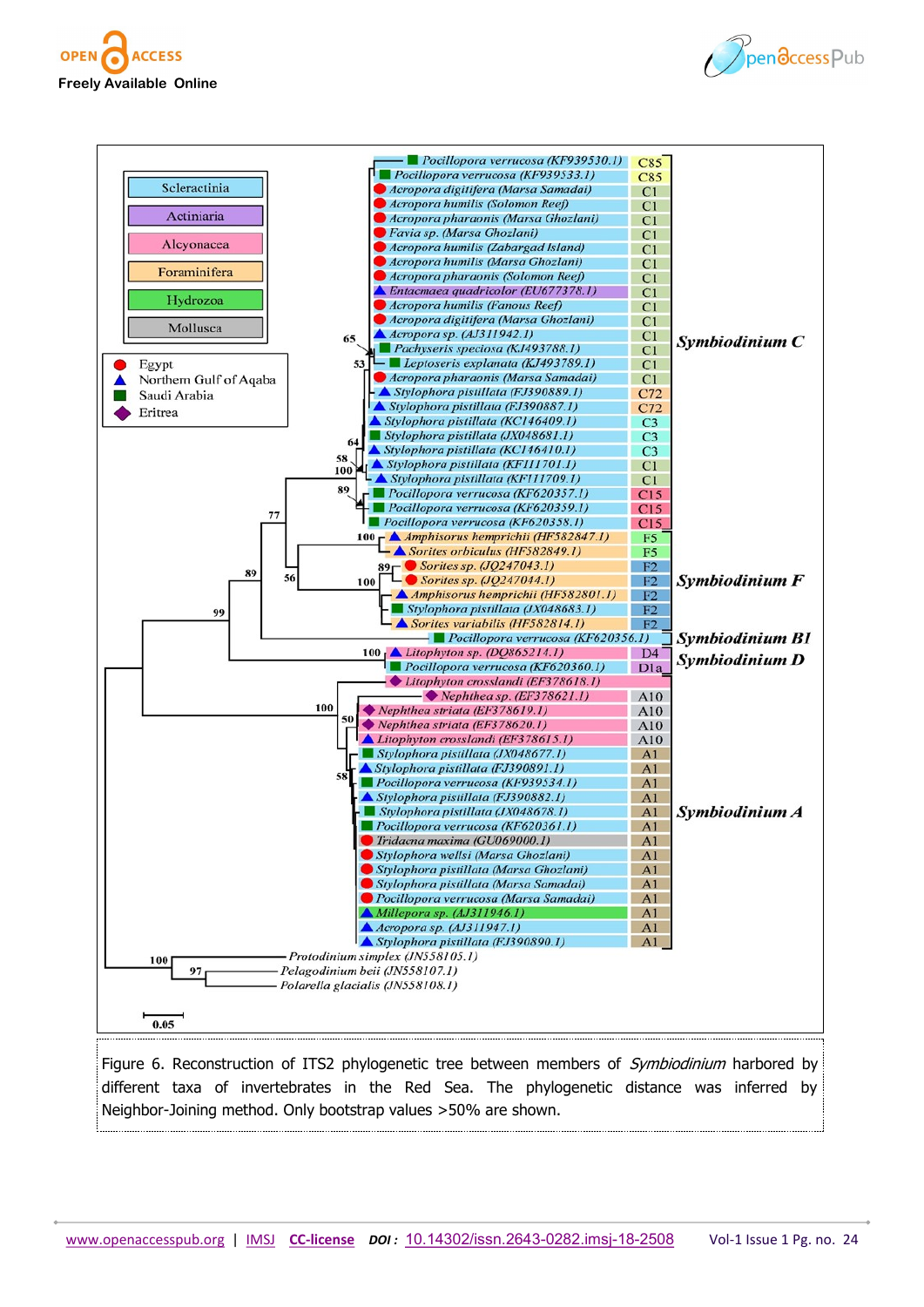

Reef and Indian Ocean [26, 27]. The flexibility of P. verrucosa for harboring Symbiodinium A and C was coincident with that recorded in the central Red Sea [28]. On the other hand, divergence within phylotype C may explain the dominance of this phylotype in coral reefs of the Red Sea.

Based on coral reproductive strategy, Acropora., Favia and Porites are mainly broadcast spawners and tend to utilize horizontal transmission strategy for Symbiodinium acquisition from surrounding water [10, 29]. In contrast, S. pistillata, S. wellsi, and M. dichotoma are principally brooder species and consequently associated with *Symbiodinium* A by vertical mode of transmission [10]. Though, S. pistillata in the Red Sea has the ability to associate with Symbiodinium C [11, 30]. Previous studies indicated that colonies of S. pistillata collected from the Red Sea are able to harbor clades A, C, or A+C combination. They stated that 13% of S. pistillata collected from Gulf of Agaba (17m depth) harbored clade C, while 87% of the colonies (5 and 17m depth) associated with clade A [31, 32]. Comparatively, our results revealed that 14% of S. pistillata colonies (mainly collected from surface water at Fanous Reef during winter) were populated with clade C.

It is worth mentioning that the first stages of corals are more flexible than adult stages [33]. Simultaneous or individual occurrence of clades A and C in colonies of S. pistillata and P. verrucosa may be interpreted upon assumption that acquisition of Symbiodinium C by colonies that already harbor clade A, may occur by horizontal transmission at later stages during coral ontogeny. A or C clades could be transmitted vertically from parent to juveniles that may maintain cladal structure along life cycle or switch to other clade by horizontal transmission in later stages [34].

At central Red Sea, coral reefs were affected by mass bleaching event at Thuwal during summer 2010 [35]. They reported that, at some sites, 80-100% of Oculinidae, Agariciidae, and Fungiidae were severely impacted by this event, while bleaching cover among Pocilloporidae, Acroporidae, and Faviidae was 19, 33, and 40%, respectively. More recently, sea surface temperature was raised up to 34°C at the Egyptian coasts of the Red Sea during August 2012. This high

temperature anomaly resulted in mass bleaching event in some reef building coral species (Hanafy and Ahmed, unpublished data). Among these, Stylophora, Montipora, Porites, and Millepora were the most affected genera by thermal stress. *Symbiodinium* A or C harbored by Red Sea corals were considered thermosensitive clades [36]. The dominance of these clades observed in the present study may indicate that coral reefs at the Red Sea are endangered by the thermal stress. Accordingly, patterns of temperature anomalies may have dramatic effects on coral reefs diversities and structures at the Red Sea as suggested by [35]. However, with little knowledge on Symbiodinium genetic diversity at these levels, we could not generalize our investigation on Red Sea corals. Accordingly, intensive molecular survey with deep resolution on *Symbiodinium* populations may contribute in understanding of bleaching patterns along the Red Sea. In parallel, future experimental studies are required to derive comprehensive perception about thermal tolerances of these clades and/or types.

Conclusively, the current study emphasizes the need for resolving *Symbiodinium* genetic diversity along Egyptian coasts of the Red Sea. The level at which this diversity will be resolved is critical for identifying threats to coral reefs at the Red Sea. Identifying Symbiodinium types harbored by different hosts may contribute largely in understanding *Symbiodinium* dynamics and responses to environmental changes at these reefs.

## **Ackowledgements**

This study was funded by Hurghada Environment Protection and Conservation Association (HEPCA) as a part of MSc scholarship in coral reef restoration.

#### **Conflict of interest statement**

We declare that we have no conflict of interest.

#### **References**

- 1. Stat, M.; Carter, D. and Hoegh-Guldberg, O. (2006). The evolutionary history of Symbiodinium and scleractinian hosts-Symbiosis, diversity, and the effect of climate change. Perspectives in Plant Ecology, Evolution and Systematics, 8, 23-43.
- 2. Stat, M. and Gates, R.D. (2011). Clade D Symbiodinium in scleractinian corals: a "nugget" of hope, a selfish opportunist, an ominous sign, or all

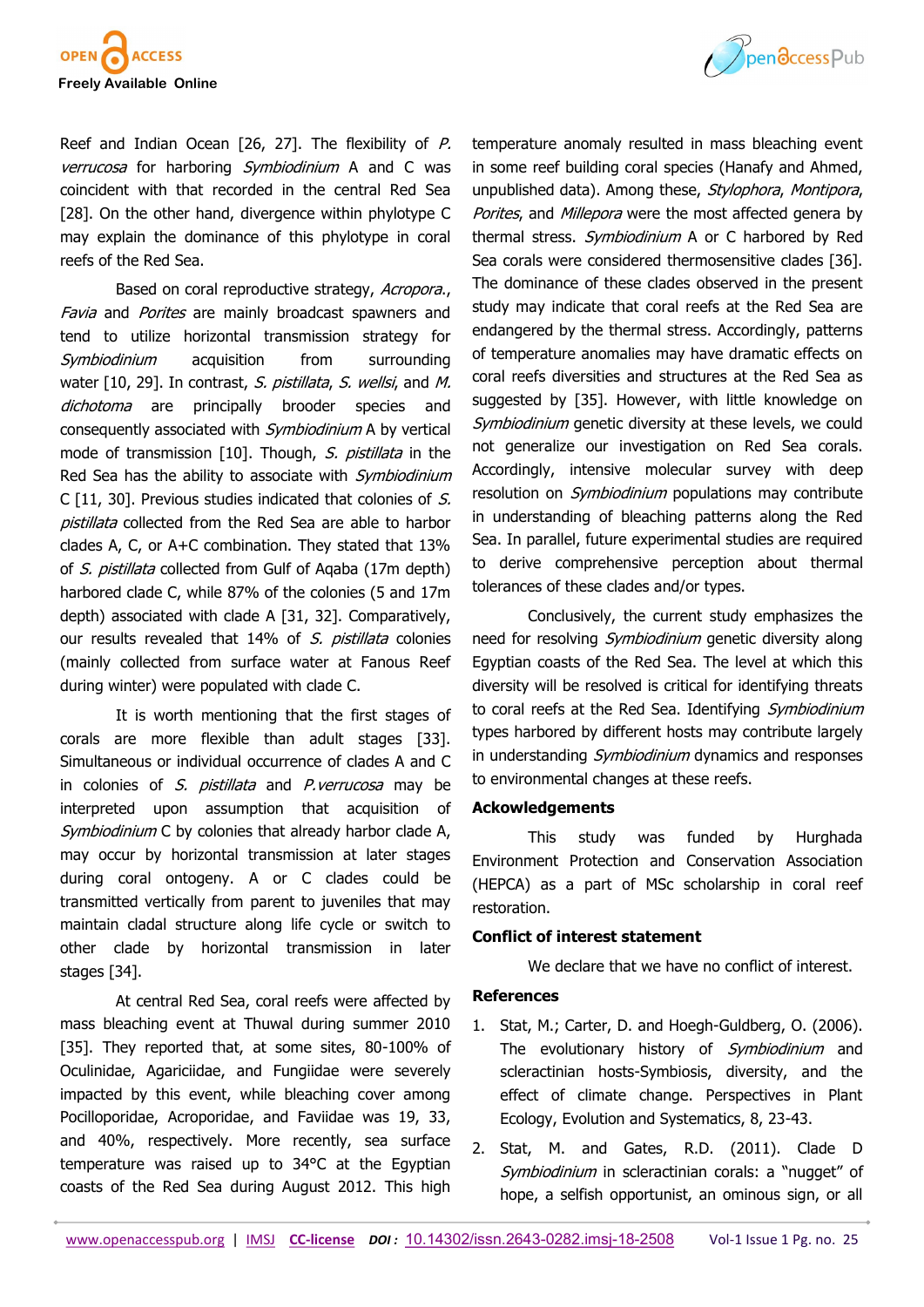

Ppendccess Pub

of the above? Journal of Marine Biology, 9pp. DOI: 10.1155/2011/730715.

- 3. Coffroth, M.A. and Santos, S.R. (2005). Genetic diversity of symbiotic dinoflagellates in the genus Symbiodinium. Protist, 156(1), 19-34.
- 4. Sampayo, E.; Ridgway, T.; Bongaerts, P. and Hoegh -Guldberg, O. (2008). Bleaching susceptibility and mortality of corals are determined by fine-scale differences in symbiont type. PNAS, 105, 10444- 10449.
- 5. Fabricius, K.E.; Mieog, J.C.; Colin, P.L.; Idip, D. and van Oppen, M.J. (2004). Identity and diversity of coral endosymbionts (zooxanthellae) from three Palauan reefs with contrasting bleaching, temperature and shading histories. Molecular Ecology, 13, 2445-2458.
- 6. van Oppen, M.J.; Mahiny, A.J. and Done, T.J. (2005). Geographic distribution of zooxanthella types in three coral species on the Great Barrier Reef sampled after the 2002 bleaching event. Coral Reefs, 24, 482-487.
- 7. Jones, A.M.; Berkelmans, R.; van Oppen, M.J.H.; Mieog, J.C. and Sinclair, W. (2008). A community change in the algal endosymbionts of a scleractinian coral following a natural bleaching event: field evidence of acclimatization. Proceedings of the Royal Society of London Biological Sciences, 275, 1359- 1365.
- 8. Dosoky, M.Y.; Madkour, F.F.; Hanafy, M.H. and Ahmed, M.I. (2014). Distribution of Symbiodinium in corals of the Red Sea, Egypt. International Journal of Environmental Science and Engineering, 5, 69-80.
- 9. Barneah, O.; Weis, V.M.; Perez, S. and Benayahu, Y. (2004). Diversity of dinoflagellate symbionts in Red Sea soft corals: mode of symbiont acquisition matters. Marine Ecology Progress Series, 275, 89- 95.
- 10. Karako-Lampert, S.; Katcoff, D.J.; Achituv, Y.; Dubinsky, Z. and Stambler, N. (2004). Do clades of symbiotic dinoflagellates in scleractinian corals of the Gulf of Eilat (Red Sea) differ from those of other coral reefs? Journal of Experimental Marine Biology and Ecology, 311, 301-314.
- 11. Baker, A.C.; Jones, S.H.I. and Lee, T.S. (2005).

Symbiont diversity in Arabian corals and its relation to patterns of contemporary and historical environmental stress. In A.H. Abuzinada, E. Jouberte and F. Krupp, Eds., Proceedings of an international symposium on the extent and impact of coral bleaching in the Arabian region. Riyadh: National Commission for Wildlife Conservation and Development, 24-36.

- 12. PERSGA/GEF (2003). Coral reefs in the Red Sea and Gulf of Aden. Surveys 1990 to 2000 summary and recommendations. PERSGA Technical Series No. 7. PERSGA, Jeddah, p. 137.
- 13. Veron, J.E.N. (2000). Corals of the World. Australia: Australian Institute of Marine Science and CRR Qld Pty Ltd.
- 14. Gaither, M.R.; Szabó, Z.; Crepeau, M.W.; Bird, C.E. and Toonen, R.J. (2011). Preservation of corals in salt-saturated DMSO buffer is superior to ethanol for PCR experiments. Coral Reefs, 30, 329-333.
- 15. Coffroth, M.A.; Lasker, H.R.; Diamond, M.E.; Bruenn, J.A. and Bermingham, E. (1992). DNA fingerprints of a gorgonian coral: a method for detecting clonal structure in a vegetative species. Marine Biology, 114, 317-325.
- 16. Rowan, R. and Powers, D.A. (1991). Molecular genetic identification of symbiotic dinoflagellates (zooxanthellae). Marine Ecology Progress Series, 71, 65-73.
- 17. LaJeunesse, T.C. and Trench, R.K. (2000). Biogeography of two species of Symbiodinium (Freudenthal) inhabiting the intertidal sea anemone Anthopleura elegantissima (Brandt). Biological Bulletin, 199, 126-134.
- 18. Saitou, N.1. and Nei, M. (1987). The neighborjoining method: a new method for reconstructing phylogenetic trees. Mol. Biol. Evol., 4(4), 406-425.
- 19. Tamura, K.; Stecher, G.; Peterson, D.; Filipski, A. and Kumar, S. (2013). MEGA6: Molecular Evolutionary Genetics Analysis version 6.0. Molecular Biology and Evolution, 30, 2725-2729.
- 20. van Oppen, M.J.; Baker, A.C.; Coffroth, M.A. and Willis, B.L. (2009). Bleaching resistance and the role of algal endosymbionts. In: M.J.H. Van Oppen and J.M. Lough, Eds., Coral bleaching: patterns,